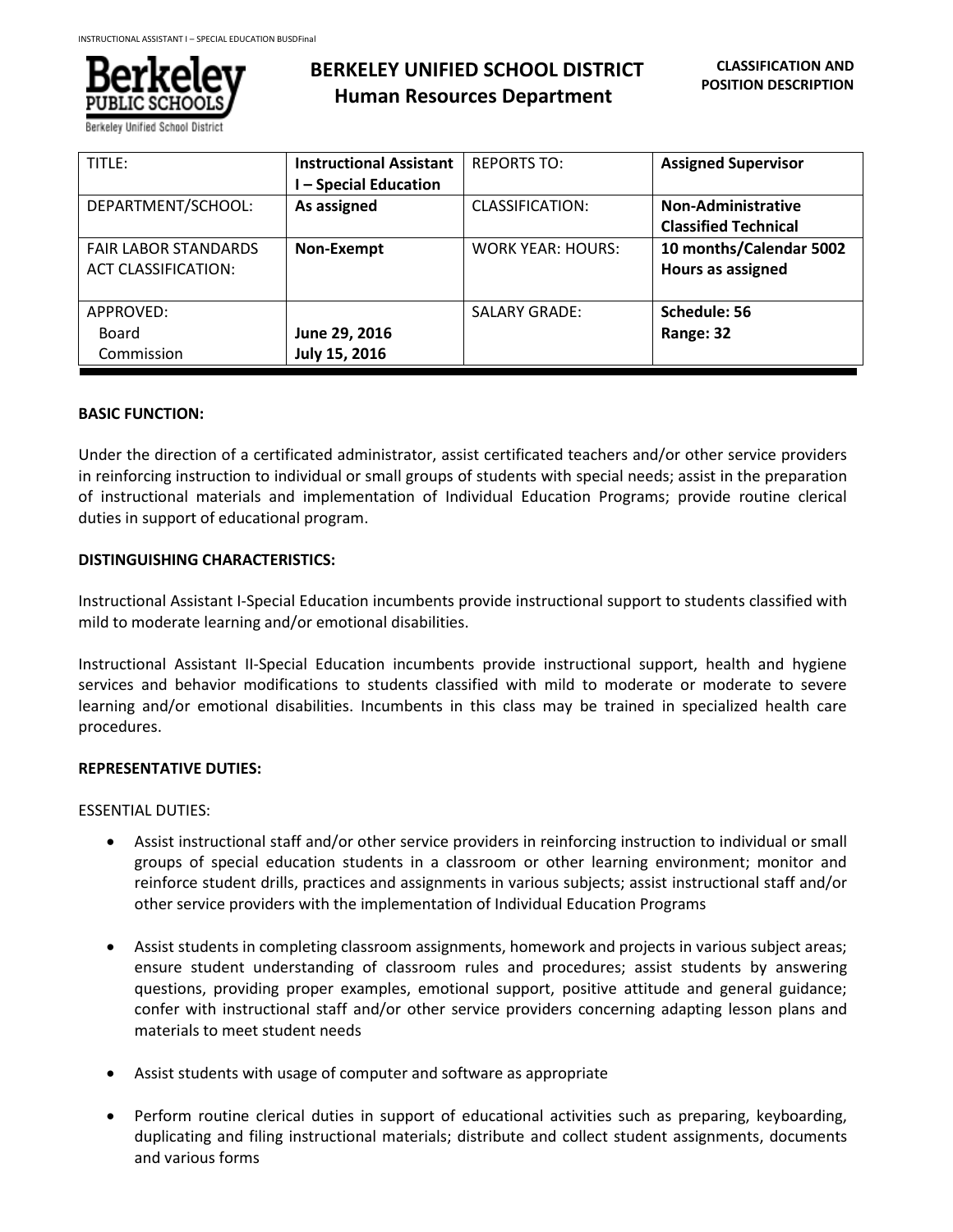- Reinforce concepts and ensure student understanding of assignments and homework instructions; reinforce vocabulary and concepts as necessary; assist students with meeting individual education goals and objectives; report progress regarding student performance and behavior
- Observe and redirect behavior of students according to approved procedures; monitor and interact with students during outdoor, physical education and other recreational activities as directed
- Assist with maintaining student records and files related to progress, behavior and assigned activities; prepare mandated reports and documentation as required; collect data and monitor student progress
- Assist students with performing and developing independent living and self-help skills such as shopping, counting money, cleaning and related activities as assigned; assist students with the development of social, vocational and job searching skills as assigned
- Read books to students and observe their reading abilities as assigned; assist students with letter and word pronunciation and recognition; assist students with assignments such as reading, writing and mathematics
- Escort students during the regular duty day as assigned to and from designated locations; accompany students on field trips, recreational therapy activities , social events and during outdoor activities; may accompany students to District-sponsored events or recreational functions
- Assist in maintaining the health and safety of students by following health and safety practices and procedures
- Assist in maintaining a learning environment in a safe, orderly and clean manner; provide classroom support by setting up work areas and displays and distributing and collecting paper, supplies and materials
- Maintain confidentiality of student information in accordance with state and federal mandates
- Operate a variety of office and classroom equipment including a copier, computer and software as appropriate
- Communicate with faculty, staff, administrators and others to exchange information and resolve issues or concerns; answer telephone calls, take messages and provide general class and student information as assigned
- Respond to student medical emergencies according to District protocol and prepare related paperwork as appropriate
- Assist in monitoring, classroom supplies; assist in ordering and arranging food items as appropriate

OTHER DUTIES: Perform related duties as assigned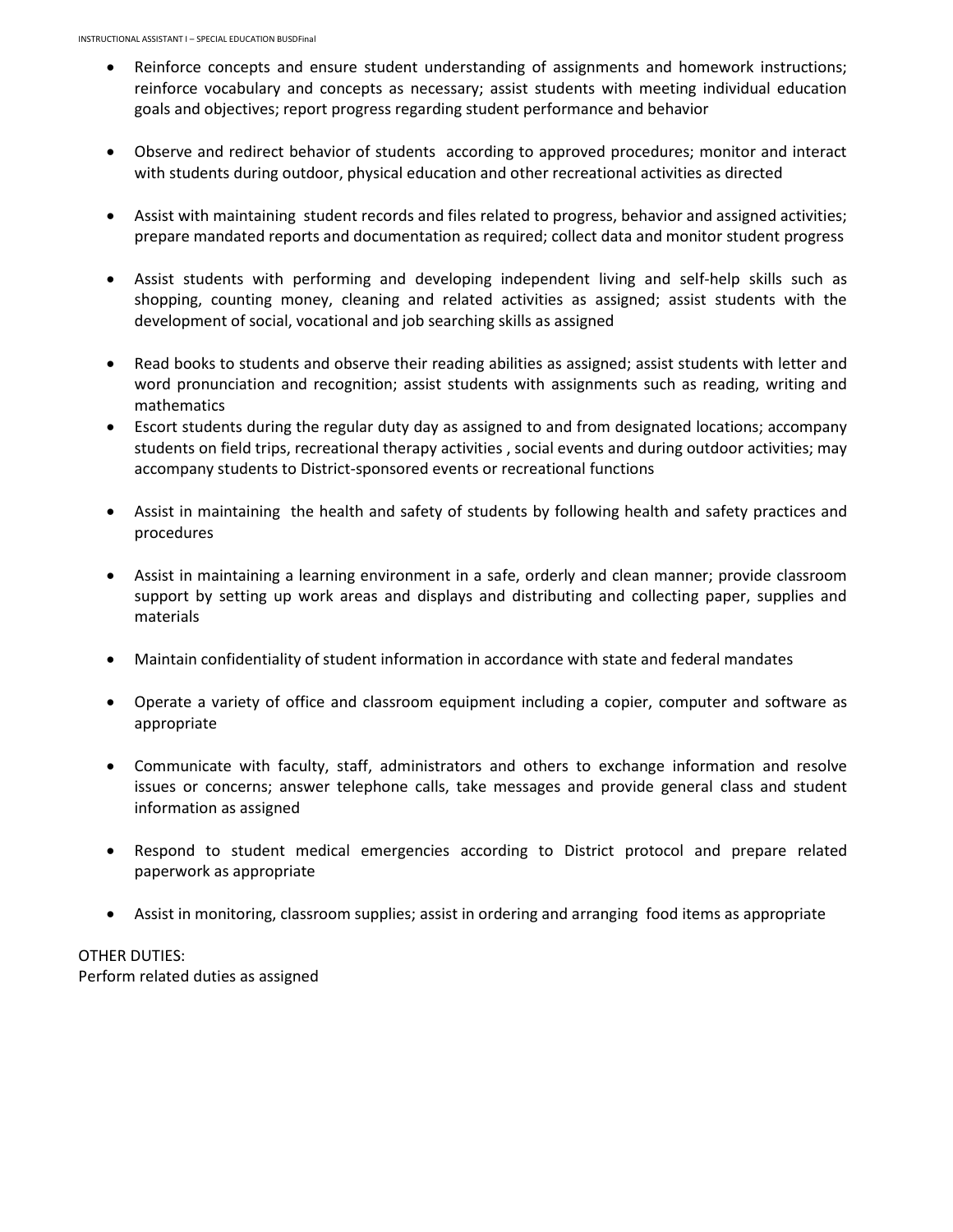### **KNOWLEDGE AND ABILITIES:**

### KNOWLEDGE OF:

Guidance principles and practices related to students with special needs Basic subjects taught in local schools, including arithmetic, grammar, spelling, language and reading Basic instructional methods and techniques Correct English usage, grammar, spelling, punctuation and vocabulary Challenges and concerns of students with special needs Classroom procedures and appropriate student conduct Safe practices in classroom and playground activities Operation of standard office and classroom equipment including a computer Oral and written communication skills Interpersonal skills using tact, patience and professionalism Basic record-keeping and report preparation techniques Serving students with disabilities in full-inclusion settings ABILITY TO: Assist with instruction and related activities in a classroom or assigned learning environment Reinforce instruction to individual or small groups of students with special needs as directed by the teachers and/or other service providers Assist in the preparation of instructional materials and implementation of Individual Education Programs Perform routine clerical duties including keyboarding, filing and duplicating materials Understand and relate to students with special needs and respect individual differences Establish and maintain cooperative and effective working relationships with others

Communicate effectively both orally and in writing

Demonstrate an understanding, patient and receptive attitude toward students with special needs

Read books to students and assist with reading and writing activities

Collect data, monitor, observe and report student behavior and progress

Understand and follow oral and written instructions

Operate standard office and classroom equipment including a computer

Observe health and safety regulations

Prepare routine reports

# **EDUCATION AND EXPERIENCE:**

Any combination equivalent to: graduation from high school and some experience working with students with special needs in an organized setting

# **LICENSES AND OTHER REQUIREMENTS:**

Valid first aid and CPR certificates issued by authorized agency preferred Incumbents must meet requirements specified under the No Child Left Behind Act Some incumbents in this classification may be required to speak, read and write in a designated second language